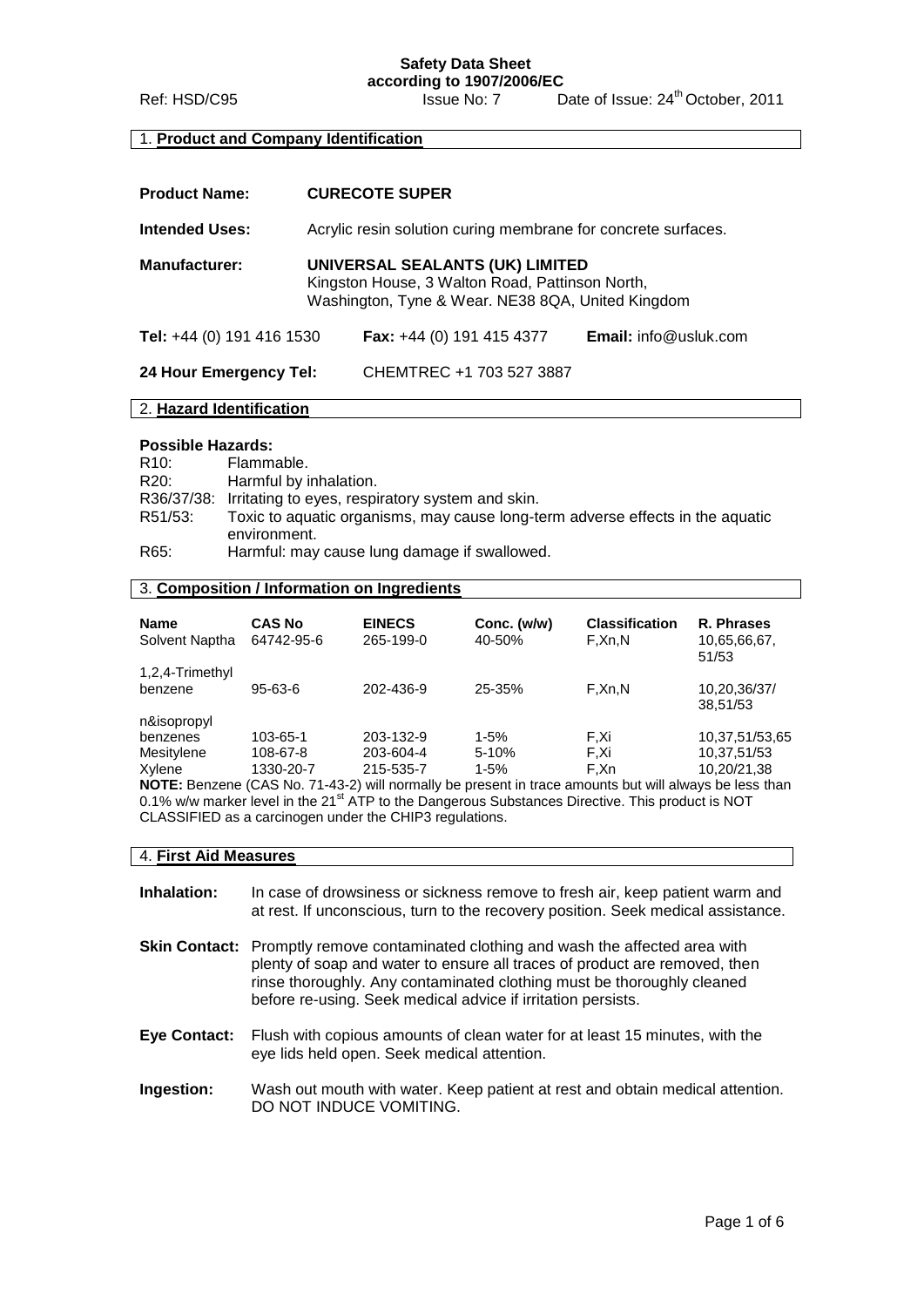## **Safety Data Sheet**

**according to 1907/2006/EC**

| Ref: HSD/C95                               | Issue No: 7                                                                                                                                                                                                                                                                          | Date of Issue: 24 <sup>th</sup> October, 2011                                                                                                                                                                                                                                                                        |  |
|--------------------------------------------|--------------------------------------------------------------------------------------------------------------------------------------------------------------------------------------------------------------------------------------------------------------------------------------|----------------------------------------------------------------------------------------------------------------------------------------------------------------------------------------------------------------------------------------------------------------------------------------------------------------------|--|
| 5. Fire Fighting Measures                  |                                                                                                                                                                                                                                                                                      |                                                                                                                                                                                                                                                                                                                      |  |
| <b>Suitable Extinguisher Media:</b>        | Alcohol-resistant foam, dry powder, carbon dioxide or<br>sand.                                                                                                                                                                                                                       |                                                                                                                                                                                                                                                                                                                      |  |
| <b>Unsuitable Extinguishing Media:</b>     | Water jet.                                                                                                                                                                                                                                                                           |                                                                                                                                                                                                                                                                                                                      |  |
| <b>Exposure Hazards:</b>                   | May give off toxic fumes if heated or involved in a fire,<br>including carbon monoxide, carbon dioxide.                                                                                                                                                                              |                                                                                                                                                                                                                                                                                                                      |  |
| <b>Special Protective Equipment:</b>       | In the event of fire wear self-contained breathing<br>apparatus.                                                                                                                                                                                                                     |                                                                                                                                                                                                                                                                                                                      |  |
| 6. Accidental Release Measures             |                                                                                                                                                                                                                                                                                      |                                                                                                                                                                                                                                                                                                                      |  |
| <b>Personal Precautions:</b>               | ignition sources.                                                                                                                                                                                                                                                                    | Wear protective equipment as specified in Section 8.<br>Do not eat, drink or smoke. Avoid contact with skin<br>and eyes. Avoid breathing vapours. Eliminate all                                                                                                                                                      |  |
| <b>Environmental Precautions:</b>          | Environment Agency.                                                                                                                                                                                                                                                                  | Eliminate all ignition sources. Keep people and<br>animals away. Prevent entry into drains, sewers and<br>watercourses. If spillage enters drains leading to<br>sewerage works inform the local water company. If<br>spillage enters rivers or watercourses inform the                                               |  |
| Spillages:                                 | Cordon off area. Avoid sparks and open flames.<br>Absorb/contain spillage using inert absorbent<br>granules, sand or earth. Transfer collected material to<br>heavy-duty plastic/steel drums and keep in a well<br>ventilated place for subsequent safe disposal. See<br>Section 13. |                                                                                                                                                                                                                                                                                                                      |  |
| 7. Handling and Storage                    |                                                                                                                                                                                                                                                                                      |                                                                                                                                                                                                                                                                                                                      |  |
| Handling:                                  | smoking, and after work                                                                                                                                                                                                                                                              | No specific precautions required when handling<br>unopened containers; follow any relevant manual<br>handling guidance. Refer to Sections 6 and 8 if<br>exposure to product is possible. Take precautionary<br>measures against static discharges. Wash thoroughly<br>with soap and water before eating, drinking or |  |
| Storage:                                   |                                                                                                                                                                                                                                                                                      | Store in original containers in a well ventilated area<br>away from heat, sunlight, ignition sources or open<br>flame. Keep away from oxidising agents. Take<br>precautionary measures against static discharges.                                                                                                    |  |
| 8. Exposure Controls / Personal Protection |                                                                                                                                                                                                                                                                                      |                                                                                                                                                                                                                                                                                                                      |  |
| <b>Occupational Exposure Standards:</b>    | TWA 200 mg/m $3$ (calculated)                                                                                                                                                                                                                                                        | Solvent Naptha (Petroleum), Light aromatic - 8 hour<br>1,2,4-Trimethylbenzene - 8 hour TWA 25ppm WEL.                                                                                                                                                                                                                |  |
| <b>Engineering Control Measures:</b>       |                                                                                                                                                                                                                                                                                      | Refer to any applicable COSHH assessments.<br>Engineering controls should be used where<br>practicable in preference to personal protection and                                                                                                                                                                      |  |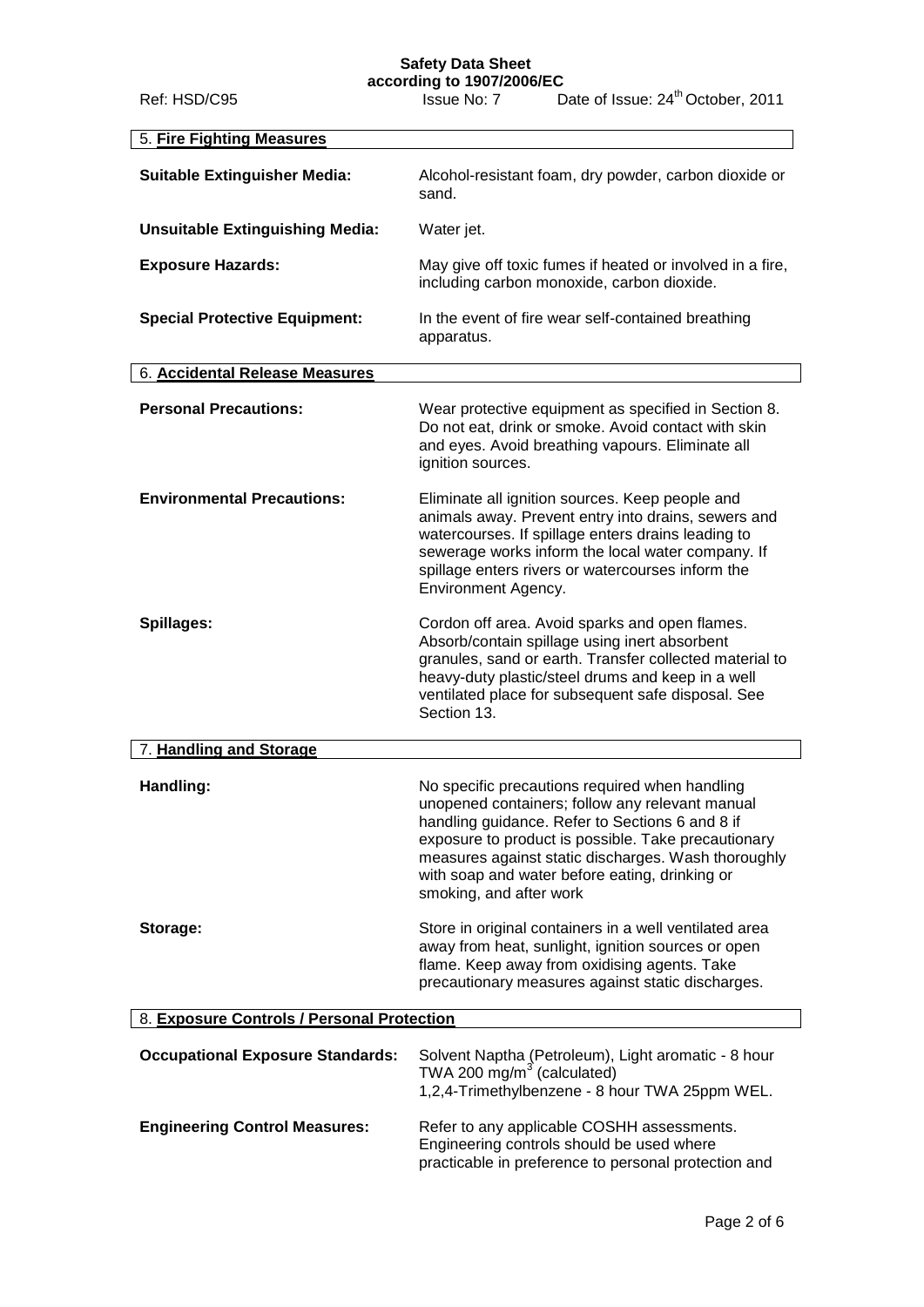|                                     | <b>Safety Data Sheet</b><br>according to 1907/2006/EC |                                                                                                                                                                                                                                                                   |
|-------------------------------------|-------------------------------------------------------|-------------------------------------------------------------------------------------------------------------------------------------------------------------------------------------------------------------------------------------------------------------------|
| Ref: HSD/C95                        | Issue No: 7                                           | Date of Issue: 24 <sup>th</sup> October, 2011                                                                                                                                                                                                                     |
|                                     | ventilation.                                          | may include physical containment and good                                                                                                                                                                                                                         |
| <b>Respiratory protection:</b>      |                                                       | If levels of vapour exceed the above limits use an<br>approved respirator fitted with an appropriate gas<br>cartridge (organic substance). All items must conform<br>to EN149 and should be suitable for the levels of<br>contamination present in the workplace. |
| <b>Hand Protection:</b>             |                                                       | Wear Neoprene, Nitrile or PVC gloves or gauntlets.<br>These must be manufactured to EN374. The material<br>breakthrough time should be stated by the glove<br>manufacturer, and must be observed at all times.                                                    |
| <b>Eye Protection:</b>              | goggles should be worn.                               | If splashing of the product is likely chemical resistant                                                                                                                                                                                                          |
| <b>Body Protection:</b>             |                                                       | Wear suitable impervious, chemical resistant overalls.                                                                                                                                                                                                            |
| <b>Foot Protection:</b>             |                                                       | Wear chemical resistant safety footwear.                                                                                                                                                                                                                          |
| <b>Hygiene Measures:</b>            | and safety practice.                                  | Handle in accordance with good industrial hygiene                                                                                                                                                                                                                 |
| 9. Physical and Chemical Properties |                                                       |                                                                                                                                                                                                                                                                   |

| $\sim$ . Thysical and Onemical Flopernes |                     |                                                                                                                                                                                            |                  |                  |
|------------------------------------------|---------------------|--------------------------------------------------------------------------------------------------------------------------------------------------------------------------------------------|------------------|------------------|
| Appearance:                              | Clear liquid        | <b>Boiling Point:</b>                                                                                                                                                                      |                  | 155-181°C        |
| Odour:                                   | Aromatic            | Vapour Pressure @ 20°C:                                                                                                                                                                    |                  | 0.194 kPa        |
| pH:                                      | N/A                 | <b>Evaporation Rate (Butyl Acetate = 1):</b>                                                                                                                                               |                  | 0.21             |
| <b>Flash Point:</b>                      | $>41^{\circ}$ C     | <b>Flammable Limits in Air:</b>                                                                                                                                                            | Upper:<br>Lower: | $7.0\%$<br>0.8%  |
| Solubility:                              | Immiscible in water | <b>Autoignition Temperature:</b>                                                                                                                                                           |                  | $>450^{\circ}$ C |
| <b>Flammability:</b>                     | Flammable           |                                                                                                                                                                                            |                  |                  |
| <b>Specific Gravity:</b>                 | 0.9                 |                                                                                                                                                                                            |                  |                  |
| 10. Stability and Reactivity             |                     |                                                                                                                                                                                            |                  |                  |
| Stability:                               |                     | Stable under normal conditions (see Section 7). Avoid<br>heat, flames and sparks.                                                                                                          |                  |                  |
| <b>Materials to Avoid:</b>               |                     | Reacts strongly with oxidisers.                                                                                                                                                            |                  |                  |
|                                          |                     | Hazardous Decomposition Products: Thermal decomposition may lead to the formation of a<br>wide range of compounds, some of which may be<br>hazardous. With incomplete combustion smoke and |                  |                  |

## 11. **Toxicological Information**

There is no data available on the product itself.

The following information is based on a knowledge of the components and the toxicology of similar products.

hazardous fumes and gases, including carbon

monoxide, may be formed.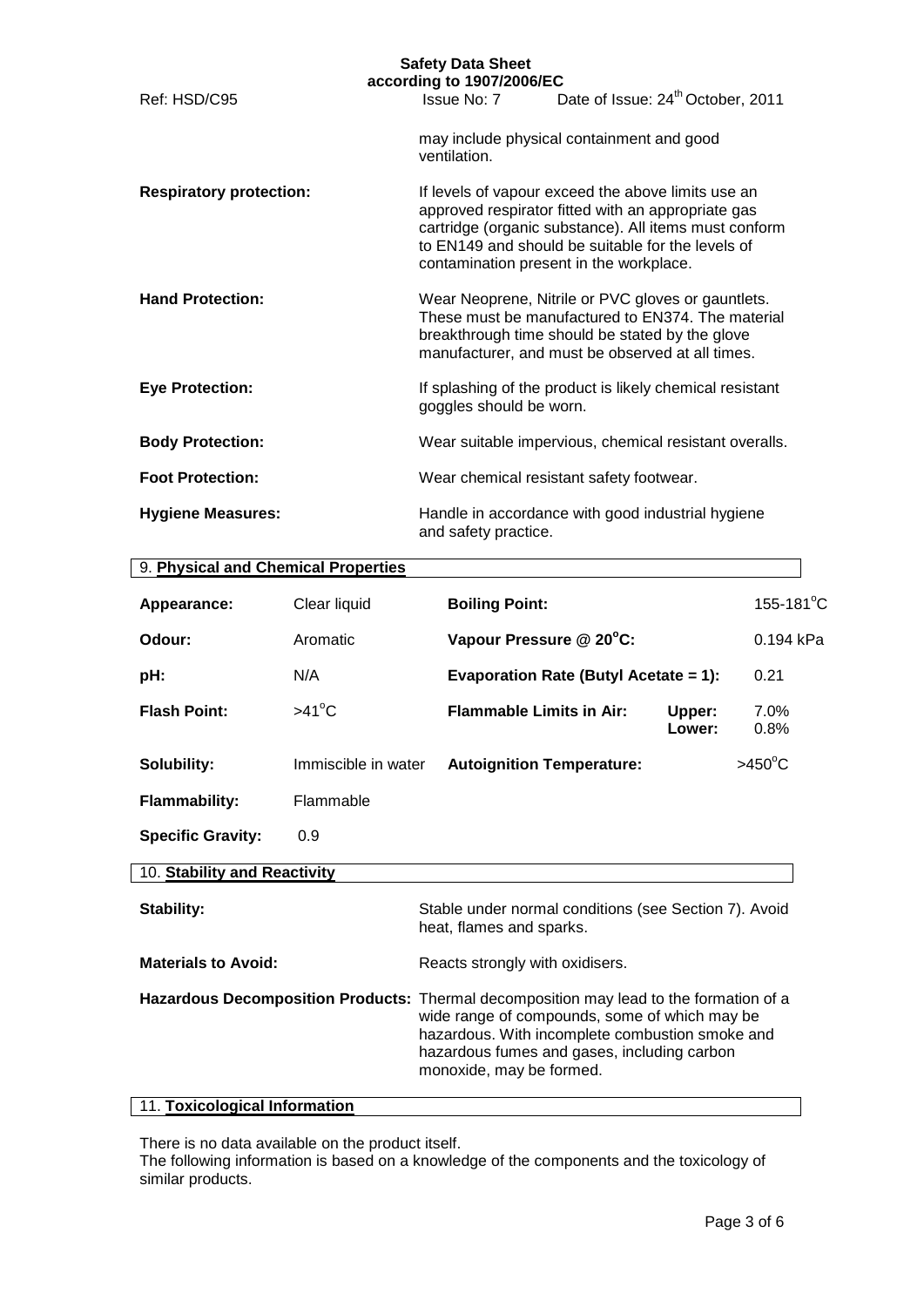## **Safety Data Sheet**

|                      | according to 1907/2006/EC                                                                                                                                                          |  |  |
|----------------------|------------------------------------------------------------------------------------------------------------------------------------------------------------------------------------|--|--|
| Ref: HSD/C95         | Date of Issue: 24 <sup>th</sup> October, 2011<br>Issue No: 7                                                                                                                       |  |  |
| Inhalation:          | Vapour concentrations above the recommended exposure levels are<br>irritating to the eyes and respiratory tract, and may cause headaches,<br>dizziness and have other CNS effects. |  |  |
| <b>Skin Contact:</b> | Low order of toxicity. Frequent or prolonged contact may cause irritation<br>and cause dermatitis.                                                                                 |  |  |
| <b>Eye Contact:</b>  | Irritating but does not cause tissue injury.                                                                                                                                       |  |  |
| Ingestion:           | Small amounts of liquid aspirated into the respiratory system during<br>ingestion or from vomiting may cause bronchopneumonia or pulmonary<br>oedema. Minimal toxicity.            |  |  |

### 12. **Ecological Information**

There is no data available on the product itself.

The following information is based on a knowledge of the components and the toxicity of similar products.

| <b>Mobility:</b>        | Floats on water. Partly evaporates from water or soil surfaces, but a<br>significant proportion will remain after one day. Large volumes may<br>penetrate soil and could contaminate groundwater. |
|-------------------------|---------------------------------------------------------------------------------------------------------------------------------------------------------------------------------------------------|
| Degradability:          | Biodegradable according to the appropriate OECD test. This product is<br>expected to be removed in a wastewater treatment plant. Oxides rapidly<br>by photochemical reactions in air.             |
| <b>Bioaccumulation:</b> | Not expected to bioaccumulate.                                                                                                                                                                    |
| <b>Ecotoxicity:</b>     | Expected to be toxic to aquatic organisms.                                                                                                                                                        |

### 13. **Disposal Considerations**

Dispose of unused product as hazardous waste, in accordance with all applicable local and national regulations, and in compliance with the Environmental Protection (Duty of Care) Regulations 1991.

Used containers should be drained thoroughly. After draining, vent in a safe place away from sparks and fire. Residues may cause an explosion hazard. Do not puncture, cut or weld uncleaned drums.

| 14. Transport Information |                            |                        |                  |
|---------------------------|----------------------------|------------------------|------------------|
|                           |                            |                        |                  |
| UN Number:                | 1866                       | Packaging Group:       | Ш                |
| <b>ROAD</b>               |                            | <b>AIR</b>             |                  |
| <b>ADR Class:</b>         | 3                          | Air Transport Number:  | 3                |
| ADR Hazard Number: 30     |                            | Packaging Instruction: | 366 (Cargo only) |
| <b>SEA</b>                |                            |                        | 355              |
| <b>IMDG Class:</b>        | 3                          |                        |                  |
| EMS:                      | $F-E$ , $S-E$              |                        |                  |
| Marine Pollutant:         | Р                          |                        |                  |
| Proper Shipping Name:     | Resin solution, flammable. |                        |                  |

### 15. **Regulatory Information**

**EU Classification and Labelling Particulars:** 

**Designated Name:** CURECOTE SUPER

**Classification:** Flammable, Harmful & Dangerous for the Environment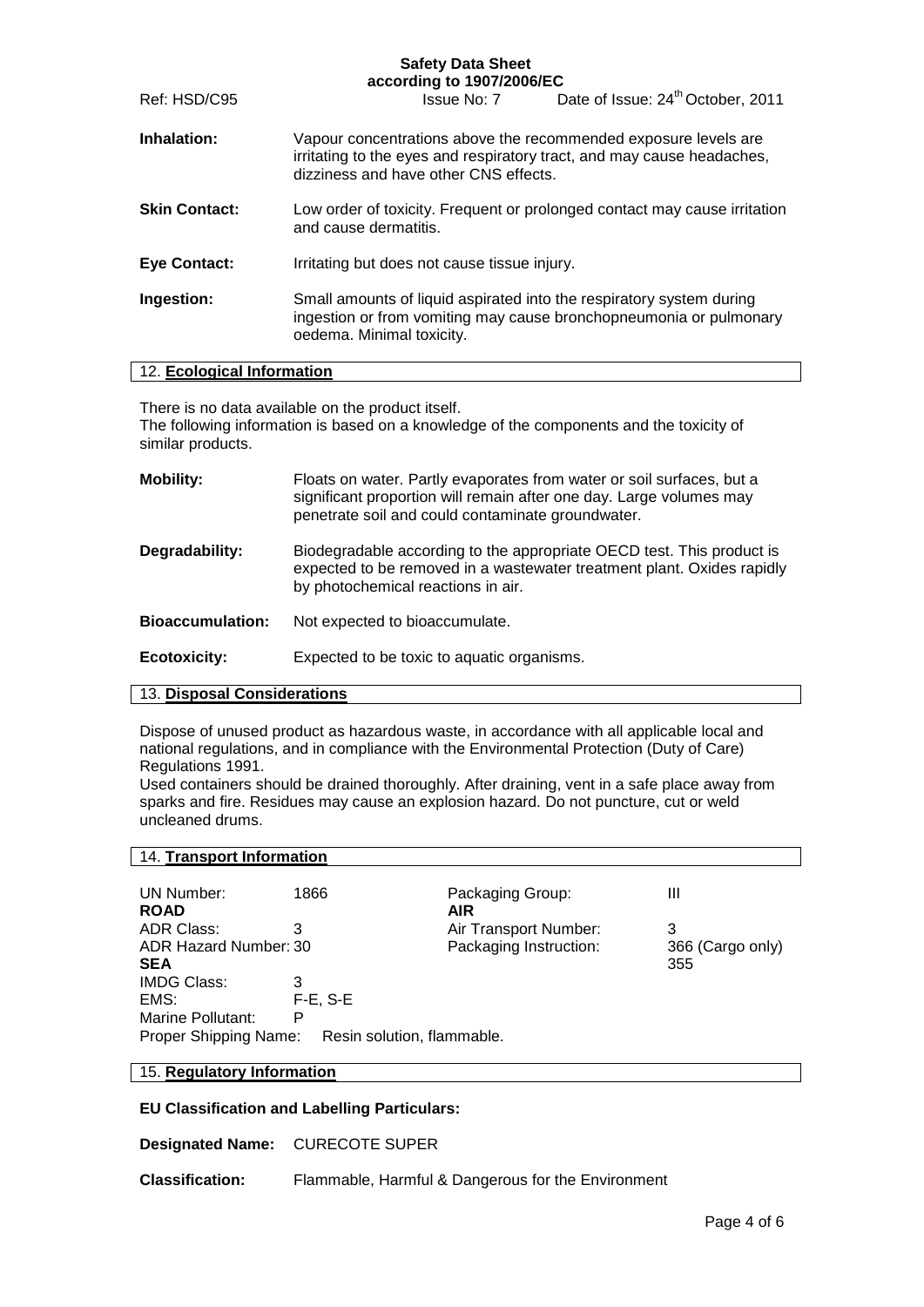# **Safety Data Sheet**

| Ref: HSD/C95                     |                                                                                                       | Safety Data Sheet<br>according to 1907/2006/EC<br>Issue No: 7                                                                                                                                                                                                                                                                                                                                                                                              | Date of Issue: 24 <sup>th</sup> October, 2011                                                                                                                                     |
|----------------------------------|-------------------------------------------------------------------------------------------------------|------------------------------------------------------------------------------------------------------------------------------------------------------------------------------------------------------------------------------------------------------------------------------------------------------------------------------------------------------------------------------------------------------------------------------------------------------------|-----------------------------------------------------------------------------------------------------------------------------------------------------------------------------------|
|                                  | Indication(s) of Danger:                                                                              | F, Xn & N                                                                                                                                                                                                                                                                                                                                                                                                                                                  |                                                                                                                                                                                   |
| <b>Contains:</b>                 |                                                                                                       | Solvent Naptha & 1,2,4-Trimethylbenzene                                                                                                                                                                                                                                                                                                                                                                                                                    |                                                                                                                                                                                   |
|                                  | <b>Risk and Safety Phrases:</b>                                                                       |                                                                                                                                                                                                                                                                                                                                                                                                                                                            |                                                                                                                                                                                   |
|                                  | R <sub>10</sub> :<br>R20:<br>R36/37/38:<br>R51/53:<br>R65:<br>S23:<br>S24/25:<br>S57:<br>S60:<br>S62: | Flammable.<br>Harmful by inhalation.<br>Irritating to eyes, respiratory system and skin.<br>effects in the aquatic environment.<br>Harmful: may cause lung damage if swallowed.<br>Do not breathe vapour/spray.<br>Avoid contact with skin and eyes.<br>Use appropriate containment to avoid environmental<br>contamination.<br>This material and its container must be disposed of as<br>hazardous waste.<br>immediately and show the container or label. | Toxic to aquatic organisms, may cause long-term adverse<br>If swallowed, do not induce vomiting. Seek medical advice                                                              |
| <b>UK Guidance Publications:</b> |                                                                                                       | EH26; Occupational Skin Diseases - Health and Safety<br>Precautions, HSE.<br><b>COSHH Essentials, HSE</b>                                                                                                                                                                                                                                                                                                                                                  | EH40; Occupational Exposure Limits, HSE. Revised annually.                                                                                                                        |
| <b>UK Legislation:</b>           |                                                                                                       | Health and Safety at Work, etc Act, 1974, and relevant<br><b>Statutory Provisions.</b><br>The Manual Handling Operations Regulations, 1992.<br>1992.<br>Regulations, 2002 - CHIP 3.                                                                                                                                                                                                                                                                        | Control of Substances Hazardous to Health Regulations, 1999.<br>The Personal Protective Equipment at Work Regulations,<br>Chemicals (Hazard Information and Packaging for Supply) |
| 16. Other Information            |                                                                                                       |                                                                                                                                                                                                                                                                                                                                                                                                                                                            |                                                                                                                                                                                   |

## 16. **Other Information**

## **Full Text of R-Phrases Referred to above:**

|                         | R <sub>10</sub> :<br>R20/21:<br>R36/37/38:<br>R51/53:<br>R65:<br>R66:<br>R67: | Flammable.<br>Harmful by inhalation and in contact with skin.<br>Irritating to eyes, respiratory system and skin.<br>Toxic to aquatic organisms, may cause long-term adverse<br>effects in the aquatic environment.<br>Harmful: may cause lung damage if swallowed.<br>Repeated exposure may cause skin dryness or cracking.<br>Vapours may cause drowsiness and dizziness. |
|-------------------------|-------------------------------------------------------------------------------|-----------------------------------------------------------------------------------------------------------------------------------------------------------------------------------------------------------------------------------------------------------------------------------------------------------------------------------------------------------------------------|
| <b>Training Advice:</b> |                                                                               | Do not use unless trained to do so. Refer to the Technical<br>Data Sheet for the product.                                                                                                                                                                                                                                                                                   |
|                         | <b>Recommended Uses:</b>                                                      | For professional use only. This product is designed for use as<br>a concrete curing membrane.                                                                                                                                                                                                                                                                               |
|                         | <b>Further Information:</b>                                                   | This Safety Data Sheet was compiled in accordance with EU<br>Directives 67/548/EEC and 1999/45/EC.<br>The Ariel Regulatory Database provided by the 3E Corporation<br>in Copenhagen, Denmark.                                                                                                                                                                               |